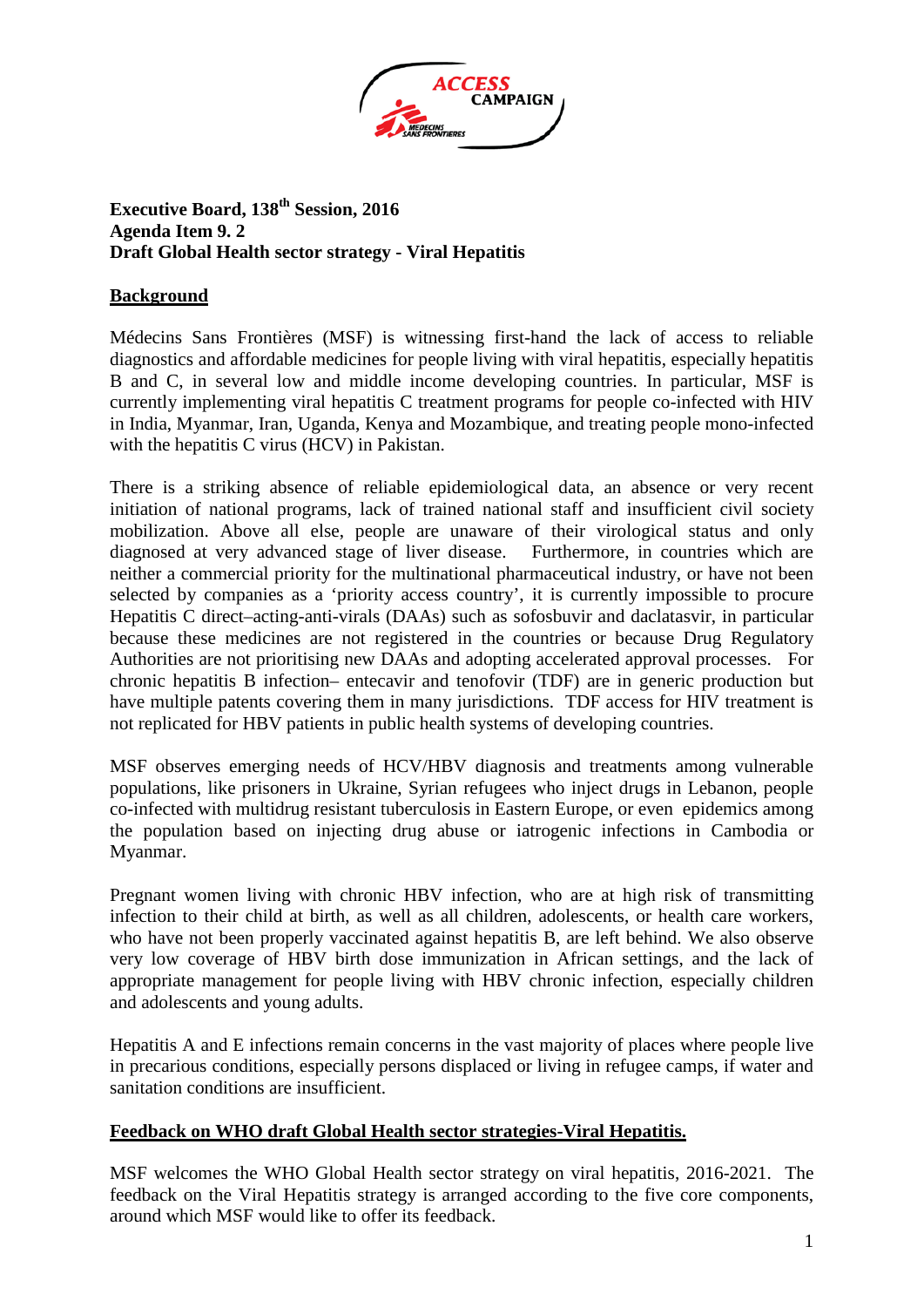### **Strategic component 1: Towards eliminating viral hepatitis**:

MSF supports this ambitious goal of viral hepatitis elimination within the next 15 years. While there are medical tools and public health evidence to achieve this goal, MSF remains concerned about the political will, lack of funding and the level of prioritization dedicated to viral hepatitis in several low and middle income developing countries which face competing health priorities. In addition, opportunities to address viral hepatitis with the experience and infrastructure of national HIV programmes are being ignored.

MSF notes that there are unprecedented opportunities to act: there is a vaccine for hepatitis A, B, and E; a HBV birth dose immunization to prevent mother to child transmission, interventions to provide safe injections, blood transfusions and surgical procedures, control of hepatitis B virus replication, and a cure for hepatitis C.

But the elimination of viral hepatitis as a major public health threat by 2030 will only happen if fundamental political decisions are taken and implemented: pro-active actions against prohibitive prices for life-saving new drugs, promotion of generic competition through the use of all TRIPS flexibilities, ensuring rigorous examination of all patent applications to ensure no secondary patent claims on derivatives or fixed dose combinations are granted, the establishment of compassionate use programs for early access, reducing the time lag for the registration of new drugs in developing countries, the rejection of unethical anti-diversion policies, universal access to low cost quality generics, and a price structure for a viral hepatitis package of care and treatment at national level adapted to what people can afford to pay.

### **Strategic component 2: Framing the strategy:**

MSF supports the design of this strategy to contribute to the attainment of the 2030 Agenda for Sustainable Development, and specifically to the health-related goal 3, target 3.3.

### **Strategic component 3: Global vision, goal, and targets**:

MSF supports the vision of a world where viral hepatitis transmission is halted and everyone living with hepatitis has access to safe, affordable and effective care and treatment. MSF supports the goal of viral hepatitis elimination as a public health threat by 2030, and the set of targets for 2020-2030. The targets are ambitious but correspond to needs.

### **Strategic component 4: strategic directions and priority actions:**

Good data is crucial to understand viral hepatitis epidemics at the national level and to design and monitor proper interventions, including cost-effectiveness.

MSF supports the five core viral hepatitis interventions proposed to maximise impact: vaccination, particularly for hepatitis B virus; injection, blood and surgical safety and universal precautions; prevention of mother to child transmission of hepatitis B virus; harm reduction services for people who inject drugs; treatment of chronic hepatitis B virus and hepatitis C infection, and access to high levels of sanitation, safe food and water.

We encourage countries to improve and promote access to all hepatitis vaccines. It is particularly important to improve the actual 38% coverage of HBV birth dose immunization. Vaccines must be quality-assured, fit to resource constrained areas, including by improving their labelling for extended thermostability and use in the controlled temperature chain and through their packaging in as small a volume as possible.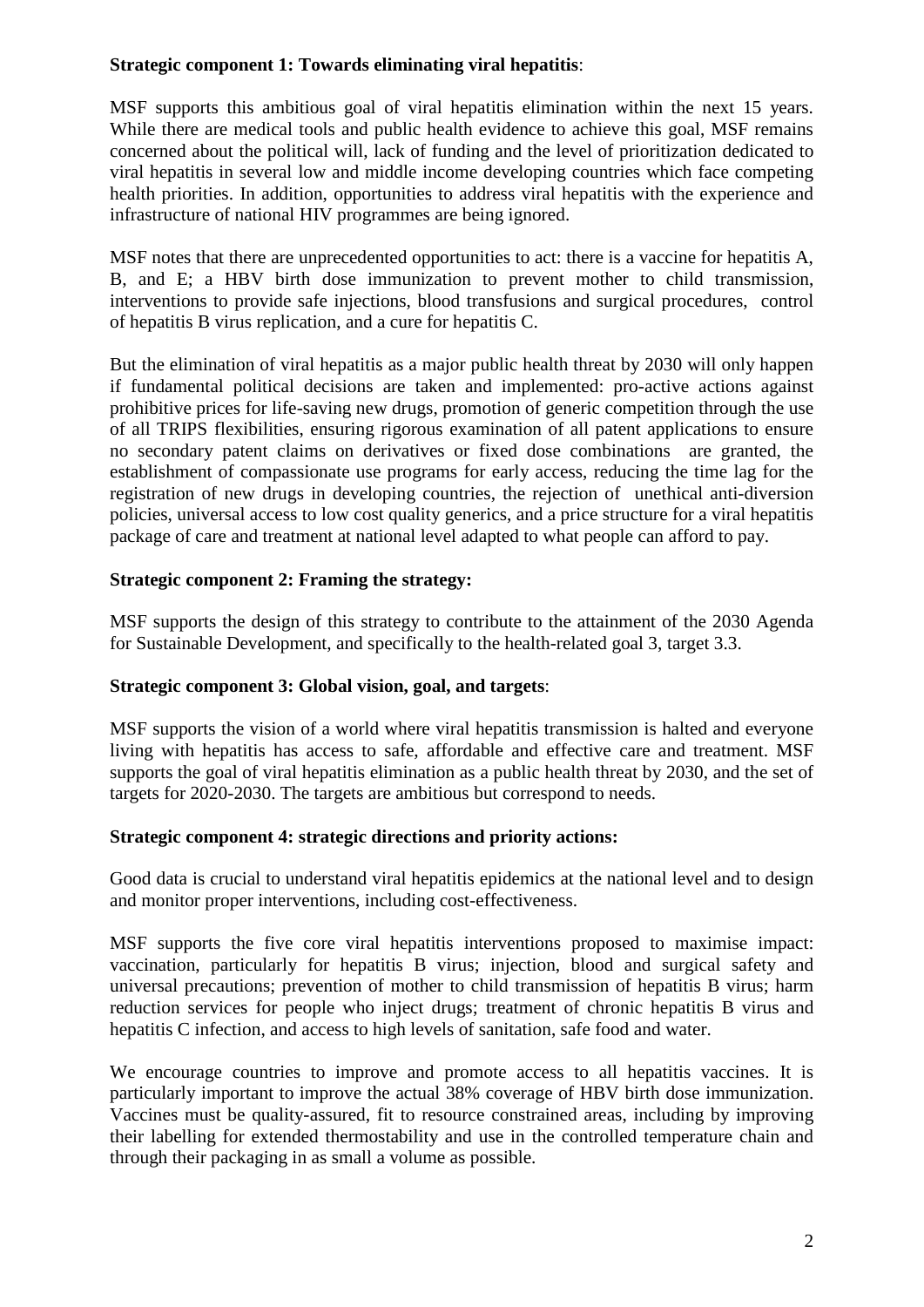Access to care and harm reduction services for the most vulnerable groups, including people using drugs, men who have sex with men or commercial sex workers, who are often marginalised, discriminated and excluded from the health systems, is essential.

Less than 5% of persons living with chronic viral hepatitis know their status. Development and rapid access to affordable, WHO-quality assured, reliable, rapid diagnostic tests for viral hepatitis B and C is crucial for a massive and decentralised scaling-up of voluntary viral hepatitis testing programmes.

The integration of simple viral hepatitis packages of services at all possible levels of the health care system will facilitate implementation; in particular of chronic care and treatment services, antenatal and perinatal care structures, in HIV and tuberculosis consultations, and even primary health care services.

Less than 1% of people with chronic viral hepatitis are receiving treatment. To accelerate access to treatment for all, policy makers must prioritize the development and early access to quality generic medicines. In HCV, access to quality-assured generic oral HCV direct-acting agents for simple, highly effective, affordable pan-genotypic treatment regimens is essential. Two molecules already represent great hope for resource-limited settings: sofosbuvir and daclatasvir, which can be used with ribavirin if needed. For chronic hepatitis B infection, access to quality assured affordable sources of generic tenofovir, as well as entecavir, will be urgently needed. We need a cure for HBV chronic infection.

We encourage countries to plan and implement a national hepatitis medicine and commodities access strategy to reduce prices of hepatitis-related tools and treatment, in particular, where needed, through promotion of competition and the application of TRIPS flexibilities in overcoming intellectual property barriers to such access. We also advocate for improved terms and conditions of voluntary licenses negotiated by the Medicines Patent Pool with pharmaceutical companies to ensure the maximum inclusion of all hepatitis patients in need in developing countries. Furthermore, efforts to improve access to quality-assured generics can be accelerated via the WHO prequalification program, and technical support for accelerated registration process of generics at the national level.

The time lag for manufacturers to submit drug dossiers for registration in 'non-priority countries' remains a significant concern. Denial of requests for compassionate use (name patient access) from treatment providers and patients with advanced liver disease by originator companies is a matter of real concern in countries where antivirals are yet to be registered. If an originator pharmaceutical company does not want to submit for registration, then access is denied unless the Drug Regulatory Authority and Ministry of Health encourage generic companies to apply for registration and create an accelerated and time efficient regulatory pathway for manufacturers. In several low and middle income countries, there has been no filing for registration for sofosbuvir and daclatasvir, and in many countries, tenofovir and/or entecavir are not registered for its hepatitis B indication. Barriers to effective treatment can be expected for people living in these countries. To avoid even longer delays, countries should implement a fast-track and also collaborative registration process, approving more WHO or stringent regulatory approved products.

### **Strategic component 5: Implementation**

The Global Fund, GAVI, PEPFAR and other major donors or development agencies should contribute towards the implementation of the Global Health Sector Strategy on Viral Hepatitis.